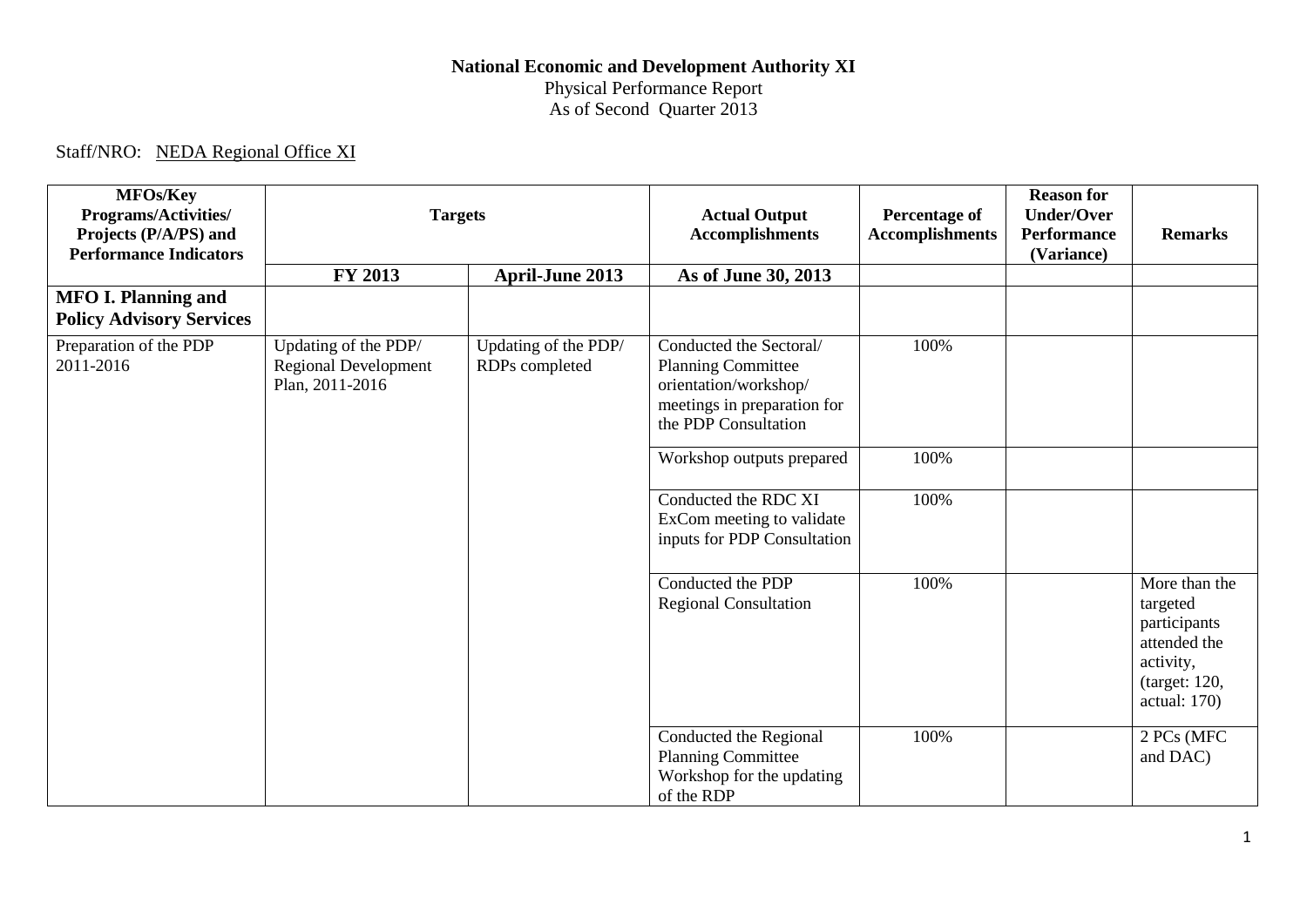| MFOs/Key<br><b>Programs/Activities/</b><br>Projects (P/A/PS) and<br><b>Performance Indicators</b>   | <b>Targets</b>                                                                                                                                                                              |                                          | <b>Actual Output</b><br><b>Accomplishments</b>                                                                                                | <b>Percentage of</b><br><b>Accomplishments</b> | <b>Reason for</b><br><b>Under/Over</b><br><b>Performance</b><br>(Variance) | <b>Remarks</b> |
|-----------------------------------------------------------------------------------------------------|---------------------------------------------------------------------------------------------------------------------------------------------------------------------------------------------|------------------------------------------|-----------------------------------------------------------------------------------------------------------------------------------------------|------------------------------------------------|----------------------------------------------------------------------------|----------------|
|                                                                                                     | FY 2013                                                                                                                                                                                     | <b>April-June 2013</b>                   | As of June 30, 2013                                                                                                                           |                                                |                                                                            |                |
|                                                                                                     |                                                                                                                                                                                             |                                          | Prepared guidelines for the<br>conduct of Inter Planning<br>Committee Workshop                                                                | 100%                                           |                                                                            |                |
|                                                                                                     |                                                                                                                                                                                             |                                          | Conducted the Inter<br><b>Planning Committee</b><br>Workshop for RDP<br><b>Consistency Check</b>                                              | 100%                                           |                                                                            |                |
|                                                                                                     |                                                                                                                                                                                             |                                          | Conducted the RDC XI<br>AdCom meeting endorsing<br>the Plan to RDC                                                                            | 100%                                           |                                                                            |                |
|                                                                                                     |                                                                                                                                                                                             |                                          | Conducted the RDC XIFull<br>Council meeting (approval<br>of the RDP)                                                                          | 100%                                           |                                                                            |                |
| • Updating of socio-<br>economic development and<br>physical plans                                  | Updating of the Regional<br>Development Plan, 2011-<br>2016                                                                                                                                 | Draft updated RDP<br>Chapters 2,3, and 9 | Refined and updated<br>Chapters 2, 3 and 9 of the<br><b>RDP</b>                                                                               | 100%                                           |                                                                            |                |
| • Provision of Technical<br>Assistance to the<br>Economic Development<br>Committee of the RDC<br>XI | Conduct of quarterly EDC<br>meetings<br>- Provision of technical<br>and secretariat support<br>(preparation of agenda<br>folders, notices, issue<br>papers, presentation<br>materials, etc. | TA to 1 EDC meeting                      | Conducted 1 Special<br><b>Expanded EDC XI Meeting</b><br>to review and endorse the<br>draft RDP's Economic and<br><b>Environment Chapters</b> | 100%                                           |                                                                            |                |
| <b>Operationalizing Results</b><br>Orientation in PDP 2011-<br>2016                                 | <b>Updating of the Results</b><br>Matrices for the RDP                                                                                                                                      | Revalidation of the RM<br>Indicators     | RDC XI endorsed Updated<br>RMs for the RDP Chapters<br>2,3 and 9                                                                              | 100%                                           |                                                                            |                |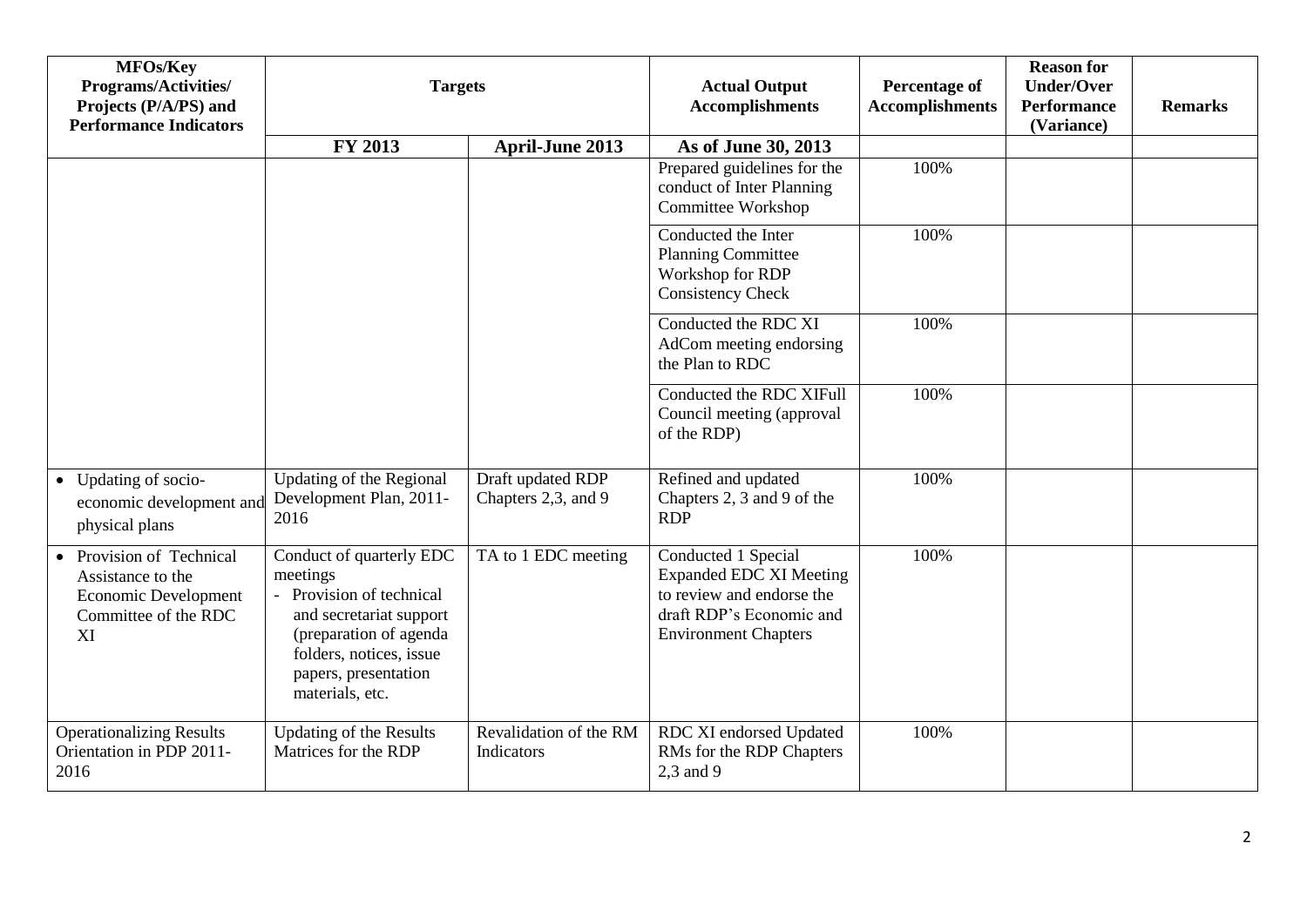| MFOs/Key<br><b>Programs/Activities/</b><br>Projects (P/A/PS) and<br><b>Performance Indicators</b> | <b>Targets</b>                                                                                                                                                           |                                                                | <b>Actual Output</b><br><b>Accomplishments</b>                                                                | <b>Percentage of</b><br><b>Accomplishments</b> | <b>Reason for</b><br><b>Under/Over</b><br><b>Performance</b><br>(Variance) | <b>Remarks</b> |
|---------------------------------------------------------------------------------------------------|--------------------------------------------------------------------------------------------------------------------------------------------------------------------------|----------------------------------------------------------------|---------------------------------------------------------------------------------------------------------------|------------------------------------------------|----------------------------------------------------------------------------|----------------|
|                                                                                                   | FY 2013                                                                                                                                                                  | <b>April-June 2013</b>                                         | As of June 30, 2013                                                                                           |                                                |                                                                            |                |
| • Preparation of Regional<br><b>RMs</b>                                                           |                                                                                                                                                                          |                                                                | <b>Finalized RMs of Chapters</b><br>1, 6 and 8                                                                | 100%                                           |                                                                            |                |
| • Preparation of Regional<br>Socio-economic Reports                                               | Inputs to the Regional<br>socio-economic reports:<br>-Quarterly RES<br>-Davao Region<br>Development Report                                                               | Inputs to SER                                                  | <b>Updated SERs for Chapters</b><br>2, 3 and 9 of the RDP,<br>reviewed and approved by<br>the RDC XI          | 100%                                           |                                                                            |                |
| Updated/Reformulated<br><b>NPFP</b>                                                               |                                                                                                                                                                          |                                                                |                                                                                                               |                                                |                                                                            |                |
| • Number of Strategic<br>Action Plan (SAP) for<br>areas affected by natural                       | At least 1 SAP for areas<br>affected by natural<br>disasters prepared and<br>submitted to the                                                                            | Meetings and<br>consultations with<br>RDRRMC member-           | Participated in 6 RDRRMC<br>meetings for the quarter                                                          | 100%                                           |                                                                            |                |
| disasters prepared and<br>submitted to the Regional<br><b>DRRM</b> Council<br>(RDRRMC)            | NDRRMC and RDRRMC<br>(note: SAP preparation<br>depends on the occurrence<br>of a large-scale disaster,<br>i.e. 2 or more provinces<br>within the region are<br>affected) | agencies and other<br>concerned regional line<br>agencies held | Meeting with UNDP and<br><b>AusAID</b> on Possible<br><b>Assistance to Typhoon</b><br>Pablo Affected LGUs     | 100%                                           |                                                                            |                |
| Number of<br>$\bullet$<br>DRR/CCA-enhanced<br>Comprehensive<br>Land Use Plans                     | 4 Draft DRR/CCA-<br>enhanced CLUPs;<br>Reference Manual on<br>Mainstreaming DRR and                                                                                      |                                                                | Conducted 2 RLUC -TWG<br>Sessions for the Review of<br>the Draft Davao City CLUP                              | 100%                                           |                                                                            |                |
| (CLUPs)                                                                                           | CCA into the<br>Comprehensive Land Use<br>Plans                                                                                                                          |                                                                | <b>Conducted RLUC -TWG</b><br><b>Technical Session with the</b><br>Davao City CLUP<br><b>Formulation Team</b> | 100%                                           |                                                                            |                |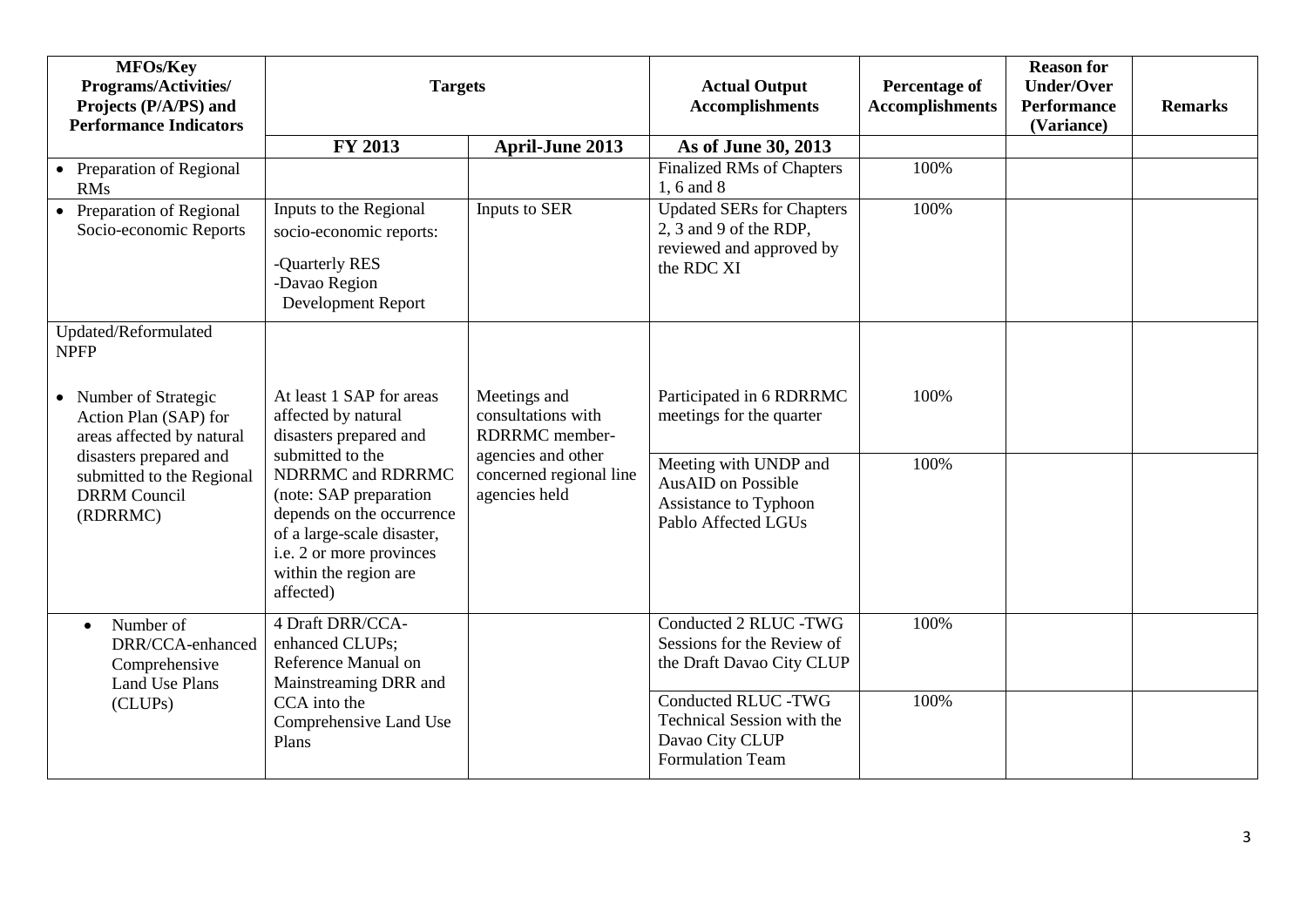| MFOs/Key<br>Programs/Activities/<br>Projects (P/A/PS) and<br><b>Performance Indicators</b> |                                                                                       | <b>Targets</b>         | <b>Actual Output</b><br><b>Accomplishments</b>                                                                        | <b>Percentage of</b><br><b>Accomplishments</b> | <b>Reason for</b><br><b>Under/Over</b><br><b>Performance</b><br>(Variance) | <b>Remarks</b> |
|--------------------------------------------------------------------------------------------|---------------------------------------------------------------------------------------|------------------------|-----------------------------------------------------------------------------------------------------------------------|------------------------------------------------|----------------------------------------------------------------------------|----------------|
|                                                                                            | FY 2013                                                                               | <b>April-June 2013</b> | As of June 30, 2013                                                                                                   |                                                |                                                                            |                |
|                                                                                            |                                                                                       |                        | Conducted 1 RLUC<br><b>Executive Level Meeting to</b><br>deliberate on the Davao<br>City CLUP                         | 100%                                           |                                                                            |                |
| <b>NEDA Board</b><br>$\bullet$<br><b>RDCom</b>                                             | At least 4 policy reviews                                                             |                        | Commented on the Habito<br>Paper: Towards Effective<br><b>Development Coordination</b><br>in Mindanao                 | 100%                                           |                                                                            |                |
| <b>RDCs</b><br>$\bullet$                                                                   | At least 8 programs/<br>projects and policies                                         |                        | 5 Resolutions passed during<br>the RDC XI 2 <sup>nd</sup> quarter<br>meeting                                          | 100%                                           |                                                                            |                |
| Number of Regional and<br><b>Physical Development Plans</b><br>prepared and adopted        | <b>Updating the RDPs</b><br>Advocacy of the RDP<br>Mid-Term Assessment of<br>the RDPs |                        | 1 RDP approved by the<br><b>RDC</b>                                                                                   | 100%                                           |                                                                            |                |
| Technical assistance<br>extended to requesting<br>parties                                  | 100% of requests attended<br>to                                                       |                        | TA provided to:<br><b>MINCODE</b><br><b>RTWPB</b><br>Davao City LGU                                                   | 100%                                           |                                                                            |                |
|                                                                                            |                                                                                       |                        | Attended meeting with SMI<br>re: Tampakan Project                                                                     | 100%                                           |                                                                            |                |
|                                                                                            |                                                                                       |                        | Attended the FGD on 2013<br><b>Annual Enterprise Survey</b><br>on Corruption                                          | 100%                                           |                                                                            |                |
|                                                                                            |                                                                                       |                        | Provided TA as panelist on<br>Public Hearing on PPA's<br>proposed increase in<br>storage charges for Foreign<br>Cargo | 100%                                           |                                                                            |                |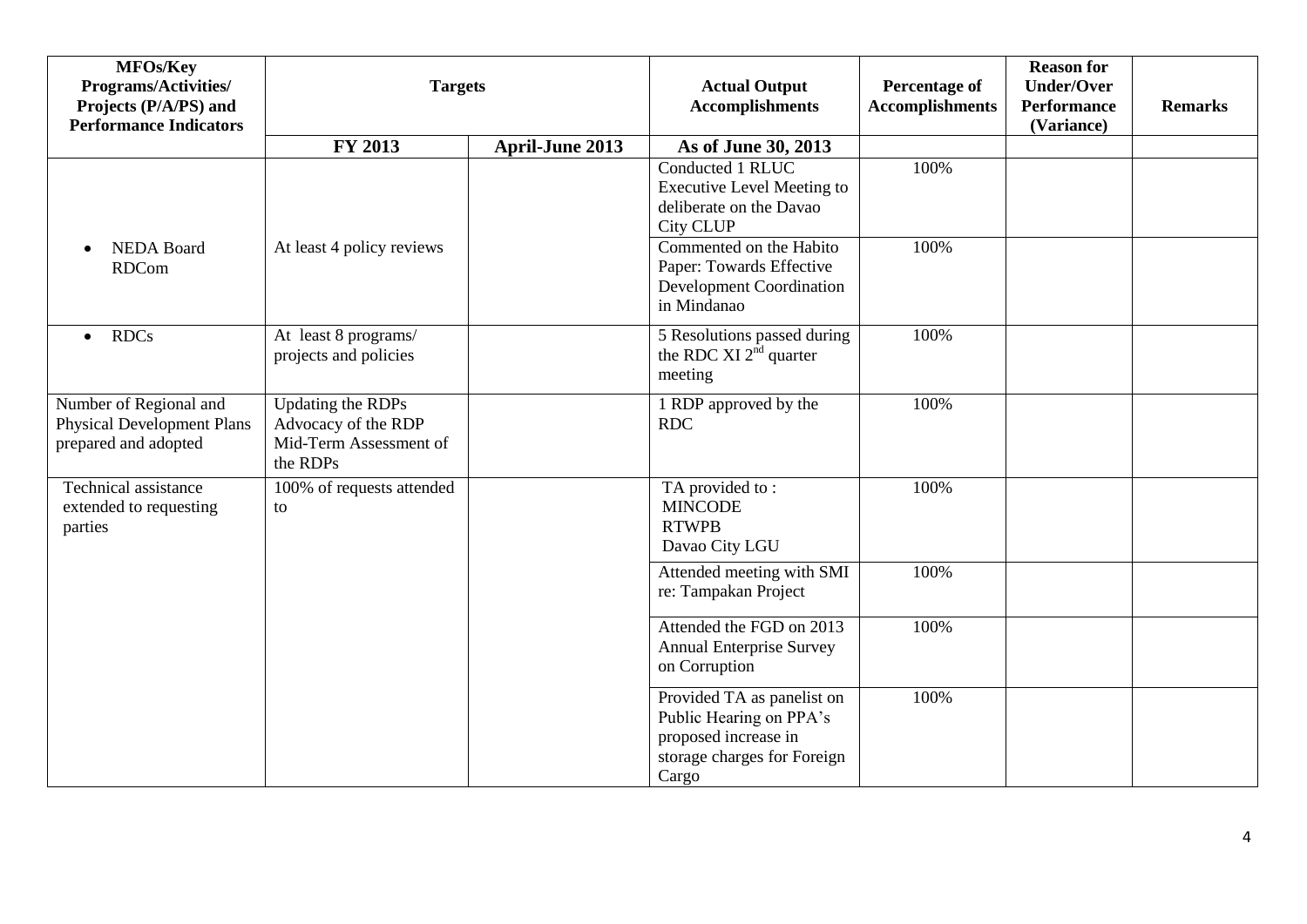| MFOs/Key<br><b>Programs/Activities/</b><br>Projects (P/A/PS) and<br><b>Performance Indicators</b> | <b>Targets</b>                                                                                                    |                                                                      | <b>Actual Output</b><br><b>Accomplishments</b>                                                                          | <b>Percentage of</b><br><b>Accomplishments</b> | <b>Reason for</b><br><b>Under/Over</b><br><b>Performance</b><br>(Variance) | <b>Remarks</b> |
|---------------------------------------------------------------------------------------------------|-------------------------------------------------------------------------------------------------------------------|----------------------------------------------------------------------|-------------------------------------------------------------------------------------------------------------------------|------------------------------------------------|----------------------------------------------------------------------------|----------------|
|                                                                                                   | FY 2013                                                                                                           | <b>April-June 2013</b>                                               | As of June 30, 2013                                                                                                     |                                                |                                                                            |                |
|                                                                                                   |                                                                                                                   |                                                                      | Attended meeting of the<br>MDF CCA and Mitigation<br><b>Cluster Meeting</b>                                             | 100%                                           |                                                                            |                |
|                                                                                                   |                                                                                                                   |                                                                      | <b>Attended Project NOAH</b><br>briefing                                                                                | 100%                                           |                                                                            |                |
| Formulation of Area Plan                                                                          | Diwalwal Mineral<br><b>Reservation Area</b><br>Development Plan<br>(DMRADP), 2012-2030<br>legitimized and printed | DMRADP printed and<br>disseminated                                   | The Program Monitoring<br><b>Coordinating Center</b><br>(PMCC) endorsed the Draft<br><b>DMRADP</b>                      | 100%                                           |                                                                            |                |
| <b>MFO II. Investment</b><br><b>Programming Services</b>                                          |                                                                                                                   |                                                                      |                                                                                                                         |                                                |                                                                            |                |
| Updating of the Public<br>1.<br><b>Investment Program</b><br>(PIP)                                | Comments on the draft<br>Public Investment<br>Program (PIP)                                                       | Comments on the draft<br>Public Investment<br>Program (PIP)          | Commented on the working<br>draft PIP submitted to the<br><b>NEDA-PIS</b>                                               | 100%                                           |                                                                            |                |
|                                                                                                   | <b>List of Power Generation</b><br><b>Investments in Mindanao</b>                                                 | <b>List of Power</b><br><b>Generation Investments</b><br>in Mindanao | Prepared List of Power<br>Generation Investments in<br>Mindanao submitted to<br><b>NEDA-PIS</b>                         | 100%                                           |                                                                            |                |
| 2. Preparation of the<br>Updated RDIP, 2011-<br>2016                                              | Printed and disseminated<br><b>Updated RDIP, 2011-2016</b>                                                        | Draft Updated RDIP<br>for 2014-2016 of<br>Davao Region               | <b>RDC XI-endorsed Draft</b><br>Updated RDIP for 2014-<br>2016 of Davao Region                                          | 100%                                           |                                                                            |                |
| Finalization of the<br>3.<br>DMRADP, 2012-2030<br><b>Investment Program</b>                       | Finalized DMRADP,<br>2012-2030 Investment<br>Program                                                              | Final DMRADP, 2012-<br>2032 Investment<br>Program                    | <b>Program Monitoring</b><br><b>Coordinating Center</b><br>(PMCC)-endorsed Draft<br><b>DMRADP</b> Investment<br>Program | 100%                                           |                                                                            |                |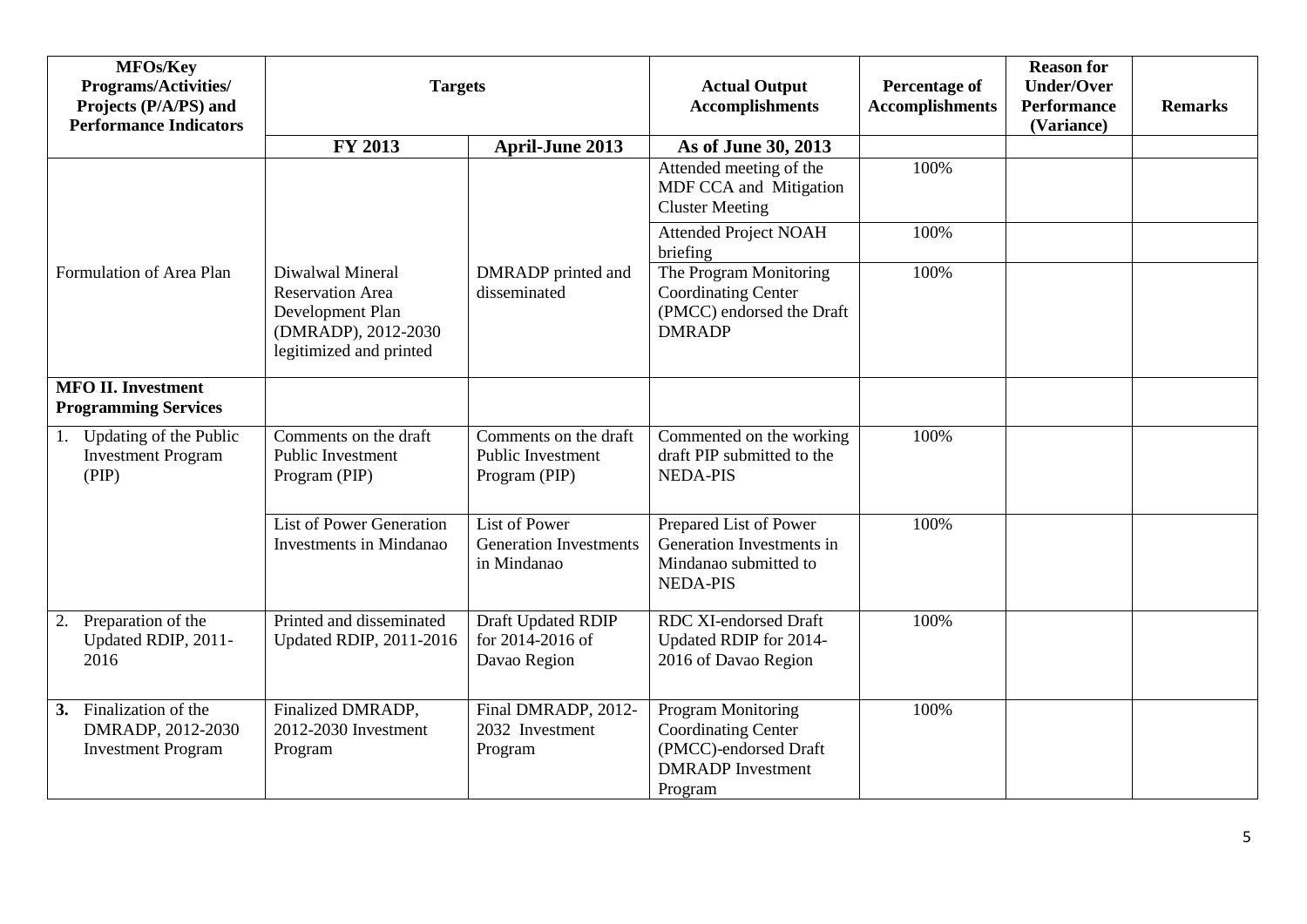| MFOs/Key<br>Programs/Activities/<br>Projects (P/A/PS) and<br><b>Performance Indicators</b>       | <b>Targets</b>                                                            |                                                                                                                  | <b>Actual Output</b><br><b>Accomplishments</b>                                                                                                                                                              | <b>Percentage of</b><br><b>Accomplishments</b> | <b>Reason for</b><br><b>Under/Over</b><br><b>Performance</b><br>(Variance) | <b>Remarks</b>                                                           |
|--------------------------------------------------------------------------------------------------|---------------------------------------------------------------------------|------------------------------------------------------------------------------------------------------------------|-------------------------------------------------------------------------------------------------------------------------------------------------------------------------------------------------------------|------------------------------------------------|----------------------------------------------------------------------------|--------------------------------------------------------------------------|
|                                                                                                  | FY 2013                                                                   | <b>April-June 2013</b>                                                                                           | As of June 30, 2013                                                                                                                                                                                         |                                                |                                                                            |                                                                          |
| <b>MFO III. Monitoring and</b><br><b>Evaluation Services</b>                                     |                                                                           |                                                                                                                  |                                                                                                                                                                                                             |                                                |                                                                            |                                                                          |
| <b>RDO</b> – Wide Activities                                                                     |                                                                           |                                                                                                                  |                                                                                                                                                                                                             |                                                |                                                                            |                                                                          |
| Annual monitoring and<br>reporting carried out<br>according to set schedule                      |                                                                           | <b>Quarterly Regional</b><br><b>Economic Situationer</b><br>or Regional Situationer<br>Report released           | 1 Quarterly RES                                                                                                                                                                                             | 100%                                           |                                                                            |                                                                          |
| Implementation of the<br><b>Regional Project Monitoring</b><br><b>Evaluation System</b>          | Four (4) Quarterly Project<br><b>Monitoring Report</b><br>(QPMR)          | $4th$ quarter 2012 PMR<br>prepared<br>$1st$ quarter 2013 PMR<br>prepared                                         | <b>Finalized Report</b><br>Processing and encoding of<br>reports submitted by<br>implementing agencies                                                                                                      | 85%<br>50%                                     | For printing                                                               | This report<br>already<br>presented to<br>RPMC XI in<br>December<br>2012 |
|                                                                                                  | Four (4) problem solving/<br>project facilitation<br>activities conducted | One (1) problem<br>solving/project<br>facilitation activity<br>conducted for the 2 <sup>nd</sup><br>quarter 2013 | Problem solving session<br>conducted on the ongoing<br>and proposed flood control<br>projects at Davao River,<br>Matina-Pangi River, as well<br>as site ocular inspection of<br>Fatima-Malabog Road         | 100%                                           |                                                                            |                                                                          |
| <b>NRO XI-Specific Activities</b>                                                                |                                                                           |                                                                                                                  |                                                                                                                                                                                                             |                                                |                                                                            |                                                                          |
| Updating of the Davao<br><b>Region Development Plan</b><br><b>Results Matrices (DRDP</b><br>RMs) | <b>DRDP RMs updated</b>                                                   | Major activities for the<br><b>DRDP RMs updating</b><br>conducted                                                | Lecture/Review on Results<br>Framework Objective Tree<br>Formulation and Results<br>Indicator Identification and<br><b>Preliminary Preparations</b><br>for the Processing of Inputs<br>for the Updating and | 100%                                           |                                                                            |                                                                          |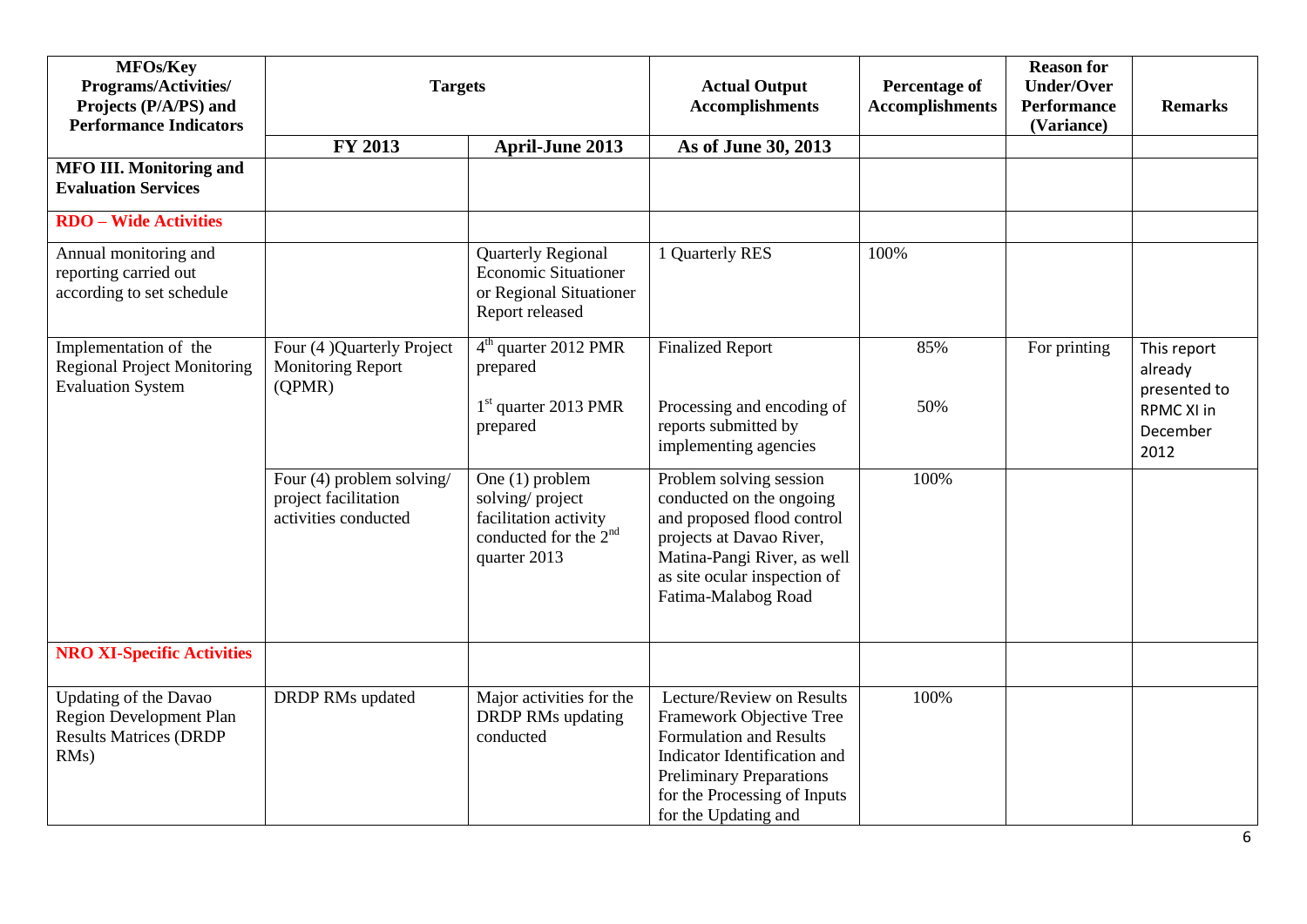| MFOs/Key<br>Programs/Activities/<br>Projects (P/A/PS) and<br><b>Performance Indicators</b> | <b>Targets</b>                                           |                                                                                     | <b>Actual Output</b><br><b>Accomplishments</b>                                                                                                                                                                                              | <b>Percentage of</b><br><b>Accomplishments</b> | <b>Reason for</b><br><b>Under/Over</b><br><b>Performance</b><br>(Variance) | <b>Remarks</b> |
|--------------------------------------------------------------------------------------------|----------------------------------------------------------|-------------------------------------------------------------------------------------|---------------------------------------------------------------------------------------------------------------------------------------------------------------------------------------------------------------------------------------------|------------------------------------------------|----------------------------------------------------------------------------|----------------|
|                                                                                            | FY 2013                                                  | <b>April-June 2013</b>                                                              | As of June 30, 2013                                                                                                                                                                                                                         |                                                |                                                                            |                |
|                                                                                            |                                                          |                                                                                     | Revalidation of the Davao<br>Region Development Plan<br>and Results Matrices (April<br>2, 2013                                                                                                                                              |                                                |                                                                            |                |
|                                                                                            |                                                          |                                                                                     | Conducted the Special<br><b>Sectoral Committee</b><br><b>Meetings Cum Planning</b><br>Committee Workshops for<br>the Review, Evaluation and<br>Integration of the Updated<br>RDP-RM-RDIP of Davao<br>Region, 2014-2016 (May 7-<br>19, 2013) | 100%                                           |                                                                            |                |
|                                                                                            |                                                          |                                                                                     | Presented the Draft<br>Updated DRDP RMs and<br>approved by the RDC XI<br>AdCom (14 June 2013)                                                                                                                                               | 100%                                           |                                                                            |                |
|                                                                                            |                                                          |                                                                                     | Presented the Draft<br><b>Updated DRDP RMs was</b><br>approved by the RDC XI<br>$(26$ June 2013)                                                                                                                                            | 100%                                           |                                                                            |                |
| Implementation of the<br><b>Regional Project Monitoring</b><br>Evaluation                  | <b>RPMES</b> database<br>maintained/updated<br>quarterly | <b>RPMES</b> database<br>maintained/updated for<br>the 1 <sup>st</sup> Quarter 2013 | 1 RPMES database<br>maintained/updated for the<br>1 <sup>st</sup> Quarter 2013                                                                                                                                                              | 100%                                           |                                                                            |                |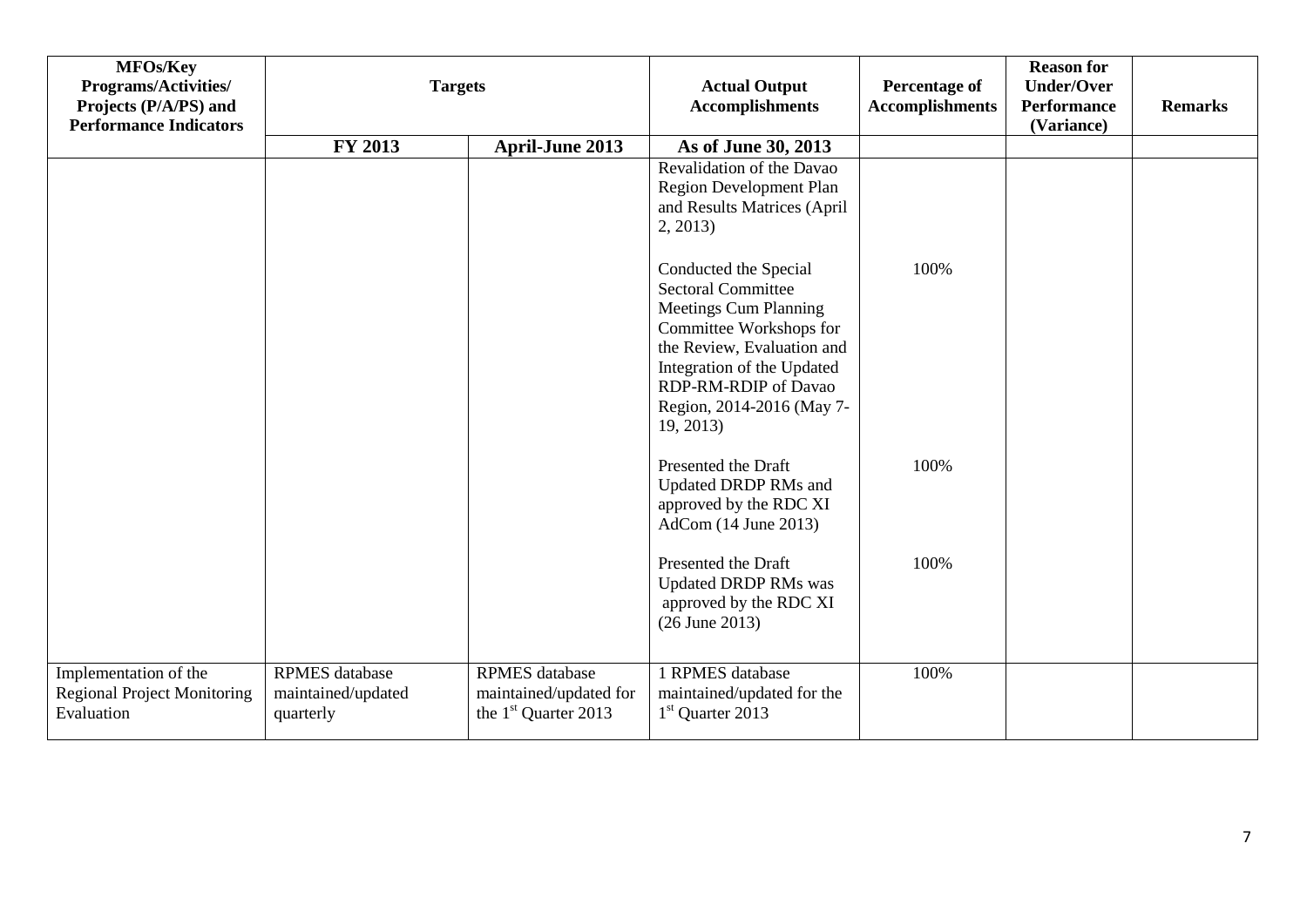| MFOs/Key<br>Programs/Activities/<br>Projects (P/A/PS) and<br><b>Performance Indicators</b>                              | <b>Targets</b>                                                                                 |                                                                                | <b>Actual Output</b><br><b>Accomplishments</b>                                                                                                                                                                                                       | <b>Percentage of</b><br><b>Accomplishments</b> | <b>Reason for</b><br><b>Under/Over</b><br><b>Performance</b><br>(Variance)                                                  | <b>Remarks</b> |
|-------------------------------------------------------------------------------------------------------------------------|------------------------------------------------------------------------------------------------|--------------------------------------------------------------------------------|------------------------------------------------------------------------------------------------------------------------------------------------------------------------------------------------------------------------------------------------------|------------------------------------------------|-----------------------------------------------------------------------------------------------------------------------------|----------------|
|                                                                                                                         | FY 2013                                                                                        | <b>April-June 2013</b>                                                         | As of June 30, 2013                                                                                                                                                                                                                                  |                                                |                                                                                                                             |                |
| Field monitoring and<br>preparation of field<br>monitoring report                                                       | Four (4) quarterly field<br>monitoring activity<br>conducted and quarterly<br>reports prepared | $2nd$ quarter field<br>monitoring activity<br>conducted and report<br>prepared | Conducted the $2nd$ Quarter<br>2013 field monitoring<br>activity on 17 June 2013.                                                                                                                                                                    | 100%                                           | Field<br>monitoring<br>activity was<br>only limited in                                                                      |                |
|                                                                                                                         |                                                                                                |                                                                                | Preparation of the report<br>ongoing.                                                                                                                                                                                                                | 60%                                            | Davao City and<br>prioritizing<br>projects cited<br>by President<br>Aquino in his<br>last visit to<br>Davao in May<br>2013. |                |
| Quarterly NPMC/RPMC<br>meeting                                                                                          | Quarterly NPMC/RPMC<br>meeting participated/<br>attended                                       | 2 <sup>nd</sup><br>Quarter<br>NPMC/RPMC meeting<br>participated/attended       | No meeting was called by<br>the NPMC for the 2 <sup>nd</sup><br>quarter                                                                                                                                                                              | 0%                                             |                                                                                                                             |                |
| <b>Technical Assistance on CY</b><br>2013 Davao Region<br><b>Excellence Award in Project</b><br>Implementation (DREAPI) | Related activities<br>conducted and CY 2013<br><b>DREAPI</b> awarded                           | CY 2013 DREAPI<br>launched. Call for<br>nomination initiated.                  | Launched the CY 2013<br>DREAPI during the $1st$<br>Quarter Meeting of the<br>RDC XI. Call for<br>nomination distributed<br>starting February 2013<br>Two projects were received<br>as nominees to the CY<br>2013 DREAPI by the end<br>of the quarter | 100%                                           |                                                                                                                             |                |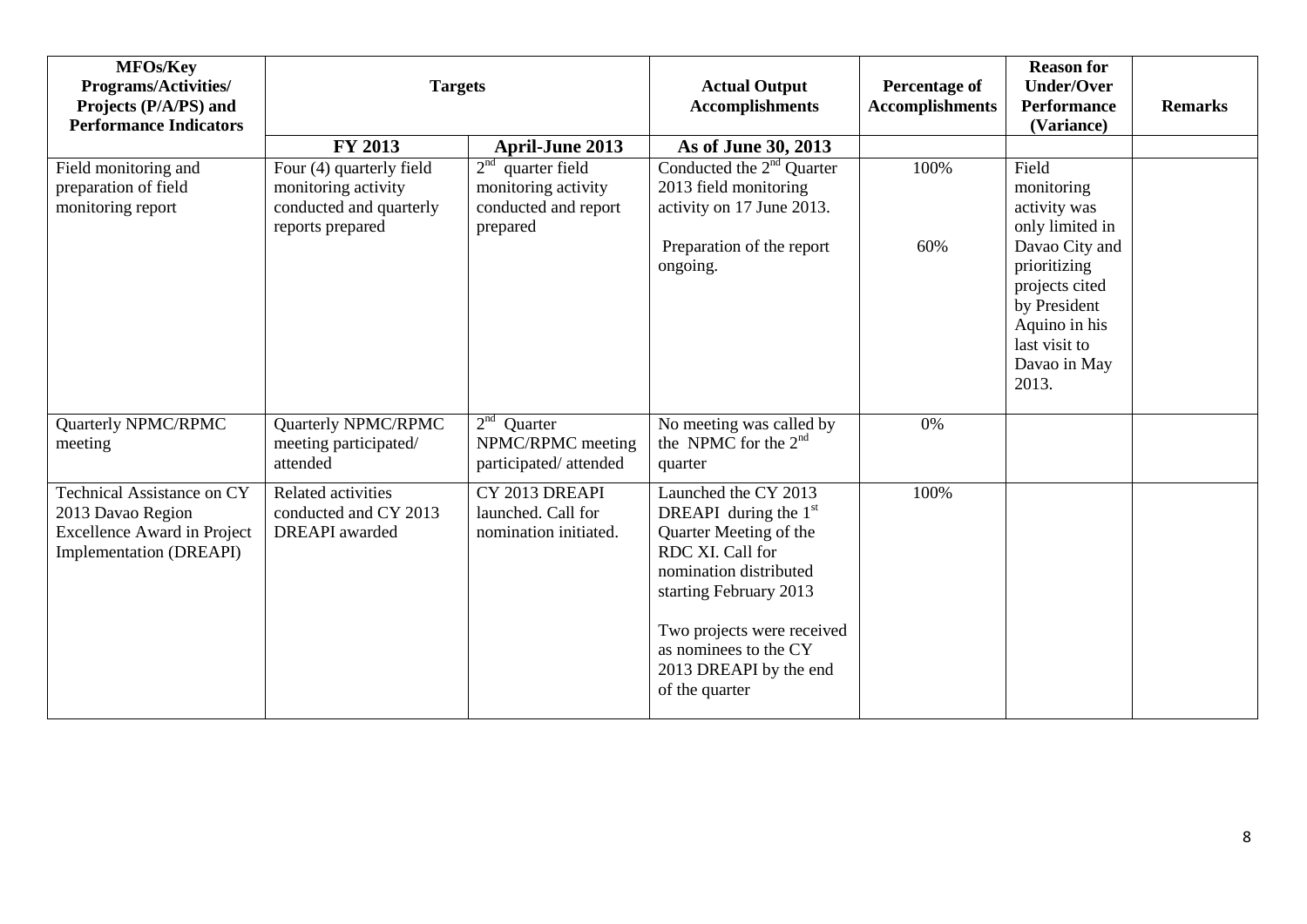| MFOs/Key<br><b>Programs/Activities/</b><br>Projects (P/A/PS) and<br><b>Performance Indicators</b>                                                | <b>Targets</b>                                                                                                                                           |                                                                                                                                                                                   | <b>Actual Output</b><br><b>Accomplishments</b>                                                                                                                                                   | <b>Percentage of</b><br><b>Accomplishments</b> | <b>Reason for</b><br><b>Under/Over</b><br><b>Performance</b><br>(Variance)                                                               | <b>Remarks</b> |
|--------------------------------------------------------------------------------------------------------------------------------------------------|----------------------------------------------------------------------------------------------------------------------------------------------------------|-----------------------------------------------------------------------------------------------------------------------------------------------------------------------------------|--------------------------------------------------------------------------------------------------------------------------------------------------------------------------------------------------|------------------------------------------------|------------------------------------------------------------------------------------------------------------------------------------------|----------------|
|                                                                                                                                                  | FY 2013                                                                                                                                                  | <b>April-June 2013</b>                                                                                                                                                            | As of June 30, 2013                                                                                                                                                                              |                                                |                                                                                                                                          |                |
| Technical assistance to<br>Promotion of Transparency<br>in Government Procurement<br>Processes                                                   | Continuing evaluation of<br>notice of BAC activities<br>received from<br>implementing agencies<br>and subsequent referral to<br>RDC XI PSR, if qualified | Continuing evaluation<br>of notice of BAC<br>activities received from<br>implementing agencies<br>during the quarter and<br>subsequent referral to<br>RDC XI PSR, if<br>qualified | An average of ten $(10)$<br>notices were received by<br>the Secretariat every month.<br>Most of the projects did not<br>qualify as per RPMC XI<br>Guideline for the RDC XI<br>PSR participation. | 100%                                           |                                                                                                                                          |                |
| Acquisition of 4 x 4 Vehicle<br>(for the conduct of<br>preliminary technical studies<br>of identified renewable<br>energy sources in the region) | 4 x 4 vehicle acquired                                                                                                                                   | Related activities<br>conducted                                                                                                                                                   | All documents and<br>requirements submitted to<br>DOE CO thru the Aboitiz<br>Co. Awaiting updates from<br>Aboitiz Co. on the status of<br>approval by DOE CO.                                    | 100%                                           |                                                                                                                                          |                |
| <b>STO</b>                                                                                                                                       |                                                                                                                                                          |                                                                                                                                                                                   |                                                                                                                                                                                                  |                                                |                                                                                                                                          |                |
| Preparation/dissemination of<br>media releases/N!Online<br>articles                                                                              | 8 media releases/12<br>N!Online articles<br>prepared/disseminated                                                                                        | 2 media releases/3<br>N!Online articles<br>prepared/disseminated                                                                                                                  | 3 media releases/7<br>N!Online articles<br>prepared/disseminated                                                                                                                                 | 200%                                           | More major<br>activities were<br>conducted<br>during the<br>period for which<br>media releases/<br>N!Online<br>articles were<br>prepared |                |
| Compilation of regional<br>development news                                                                                                      | 24 regional devnews<br>compiled                                                                                                                          | 6 regional devnews<br>compiled                                                                                                                                                    | 12 regional devnews<br>compiled                                                                                                                                                                  | 200%                                           | Weekly<br>compilation<br>was<br>consistently<br>done, instead of<br>a twice a month<br>frequency                                         |                |